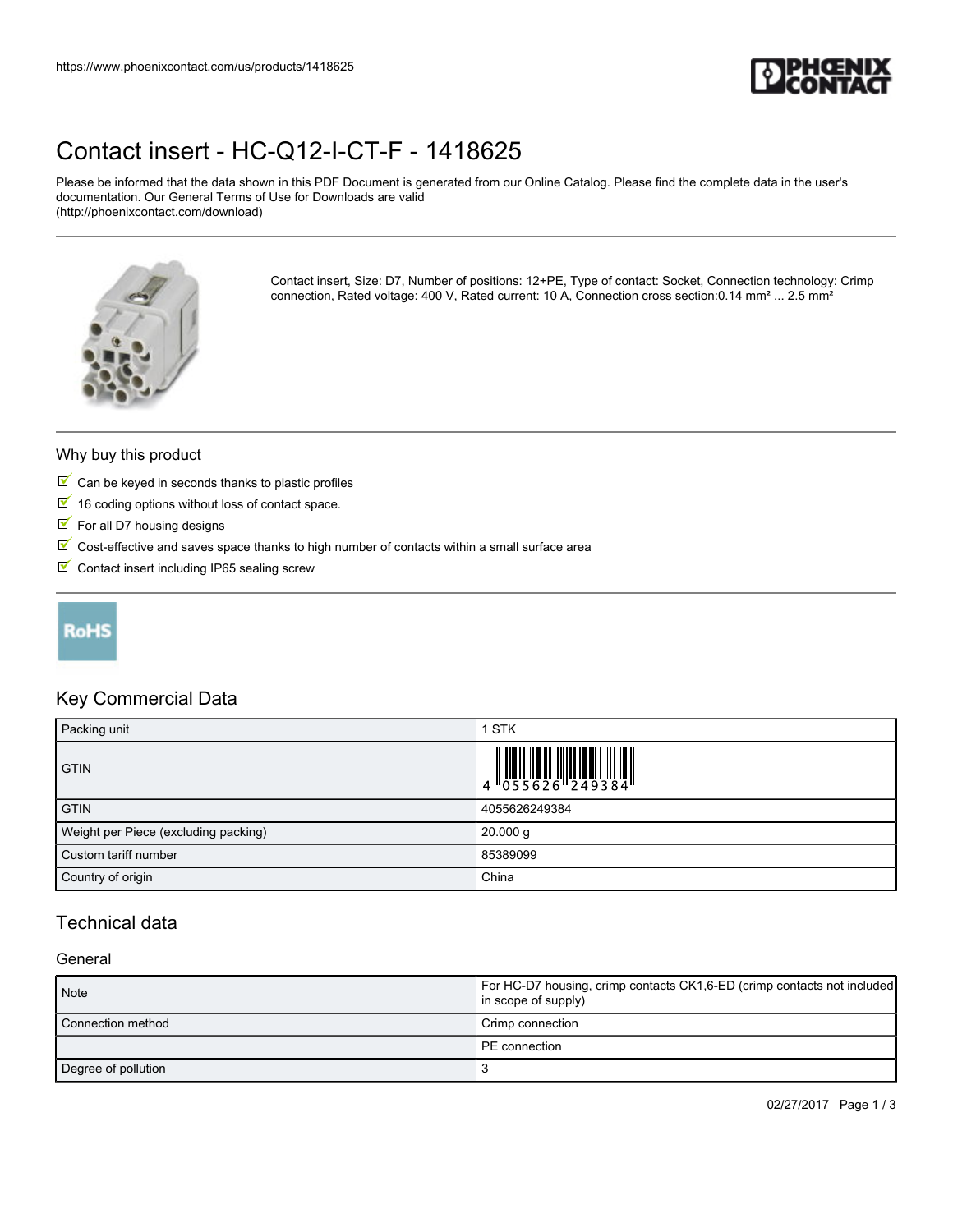

# [Contact insert - HC-Q12-I-CT-F - 1418625](https://www.phoenixcontact.com/us/products/1418625)

## Technical data

General

| Overvoltage category                    | III                                                            |
|-----------------------------------------|----------------------------------------------------------------|
| Number of positions                     | 12+PE                                                          |
| Insertion/withdrawal cycles             | $\geq 500$                                                     |
| Size                                    | D7                                                             |
| Conductor cross section                 | $0.14$ mm <sup>2</sup> 2.5 mm <sup>2</sup>                     |
| Connection cross section AWG            | 2614                                                           |
| Stripping length of the individual wire | 8 mm                                                           |
|                                         | 6 mm (2.5 mm <sup>2</sup> )                                    |
| Assembly instructions                   | Connectors may be operated only when there is no load/voltage. |
| Connection                              | Contact insert including IP67 sealing screw.                   |
| Ambient conditions                      |                                                                |
| Ambient temperature (operation)         | -40 °C  125 °C (including heating up of contacts)              |
| Material data                           |                                                                |
| Flammability rating according to UL 94  | V <sub>0</sub>                                                 |
| Contact material                        | Copper alloy                                                   |
| Contact surface material                | Ag (alternatively Au)                                          |
| Contact carrier material                | <b>PC</b>                                                      |
| <b>Electrical characteristics</b>       |                                                                |
| Rated voltage (III/3)                   | 400 V                                                          |
| Rated surge voltage                     | 6 kV                                                           |
| Rated current                           | 10 A                                                           |
| <b>Standards and Regulations</b>        |                                                                |
| Flammability rating according to UL 94  | V <sub>0</sub>                                                 |
| Approvals                               |                                                                |
| Approvals                               |                                                                |

#### Approvals

GL / CSA / UL Recognized / EAC

#### Ex Approvals

Approval details